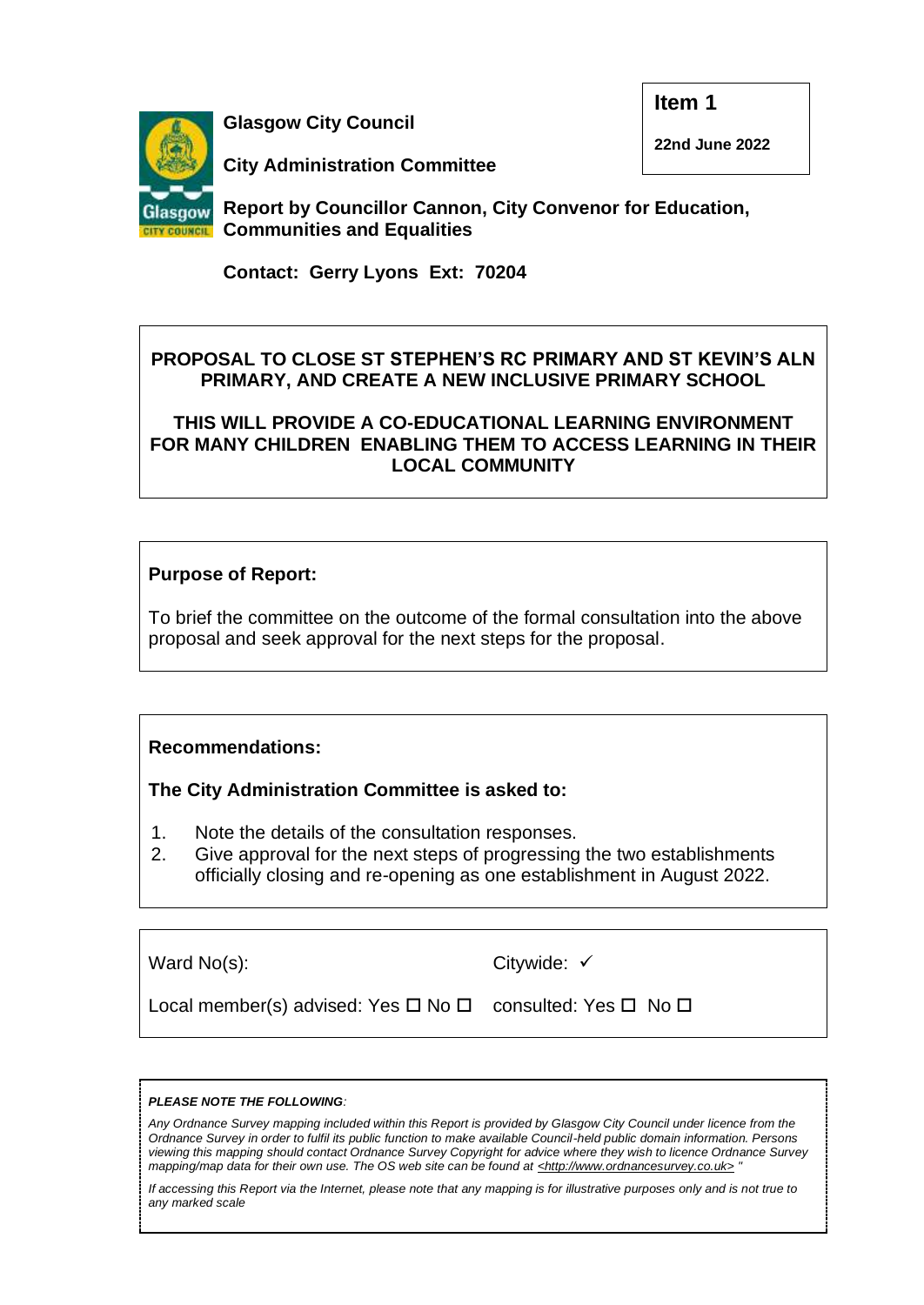## 1 **INTRODUCTION/BACKGROUND AND CONSULTATION PROCESS**

- 1.1 In November 2019, St. Stephen's and St. Kevin's Primary Schools moved in to Sighthill Community Campus, a purpose built school development, costing £22million. This fully enables children in both the mainstream and additional needs sectors to work and learn together within an environment appropriate to all needs.
- 1.2 The children in St Kevin's have a range of additional support needs, including those with complex learning and communication profiles; who require high levels of support and assistance. In session 2021/22, there are 64 children in the school
- 1.3 In line with Glasgow's policy on Inclusion, the children in both schools have been working together on a range of learning activities taking into account their additional support needs which give the children the opportunity to learn together, learn from each other and learn from the environment.
- 1.4 As part of this approach, parents and the school community were informally consulted on a range of proposals regarding the school operating as one school, including a change in uniform. The children in both schools have been wearing the same uniform since August 2020. Almost all parents who responded to this informal consultation were in favour of the school becoming one school.
- 1.5 Education Services has carried out a formal consultation to seek the views of all stakeholders during the period December 2021 – February 2022. The consultation process included online questionnaires and a public meeting held in the school on Tuesday 15<sup>th</sup> November. No members of the public attended the meeting.

### **2 RESPONSE TO THE CONSULTATION**

2.1 A total of 16 written responses to this proposal were received. These cited main issues, which are outlined below. Of these, 14 (83%) of the respondents were not in favour of the proposal and 2 (17%) were in favour of the proposal. The combined roll of the two schools is 265, the 16 responses represents 6% of the total roll.

### **3 MAIN ISSUES RAISED ON THE CONSULTATION**

- 3.1 There were 2 main issues raised in the consultation. The first was a concern raised by 12 out of the 14 respondents not in favour of the proposal that the children in St. Kevin's have been assessed as having additional support needs which require specialist, enhanced support to meet them, which could not be provided in a mainstream setting. The biggest concern was that the St. Kevin's children would not be given the specialist support and would lose the enhanced provision which they currently have. Those respondents who raised this issue were concerned that this would have a detrimental impact on the learning and progress of these children.
- 3.2 The second concern raised by 5 of the respondents was related to the fact that both schools have been in existence and part of the local community for 40 years and to change this would be to remove the history of the schools and the local area.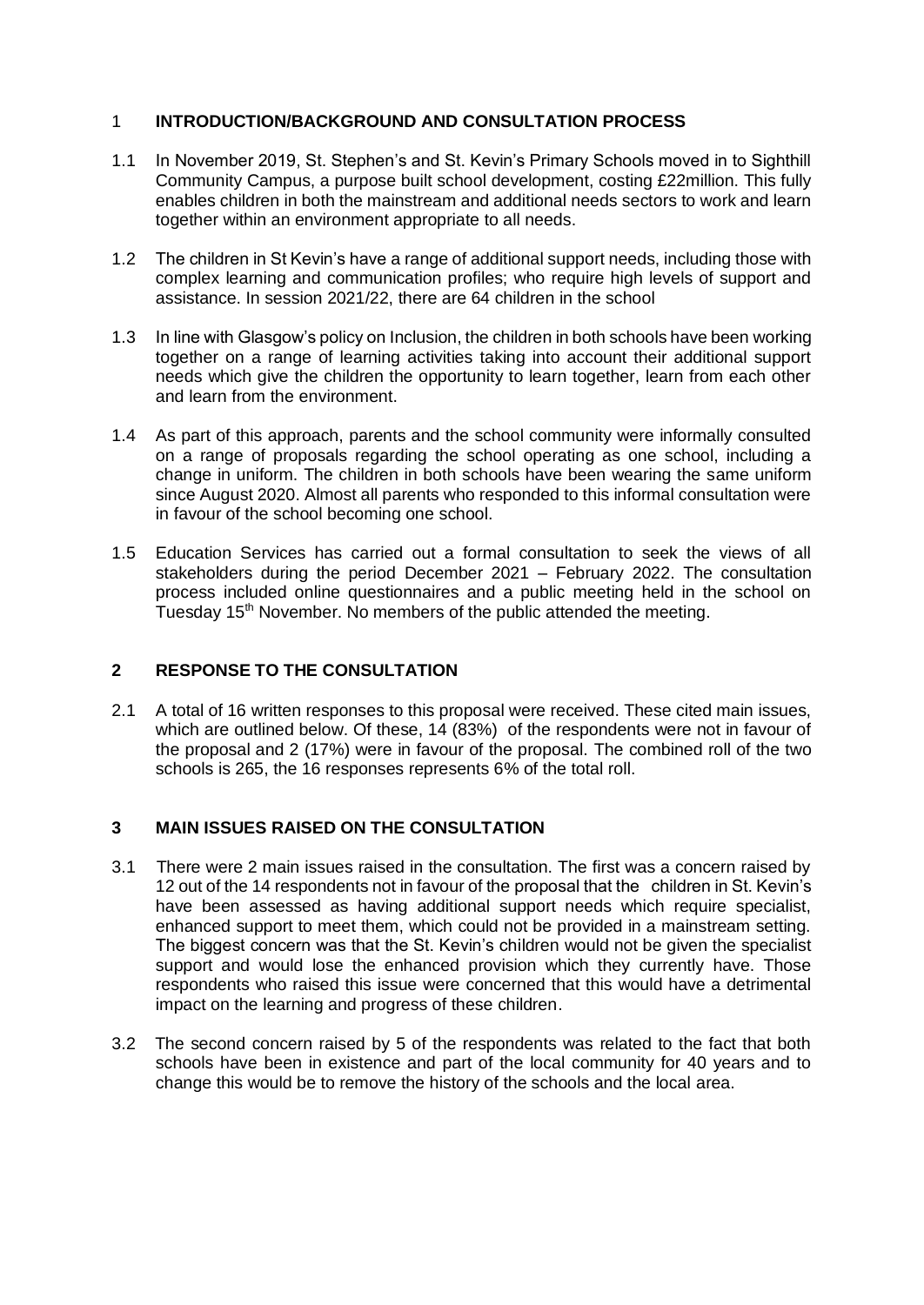# **4 REPORT FROM EDUCATION SCOTLAND**

- 4.1 The council has fully considered the report from Education Scotland (Appendix 1 ). Through the activities Education Scotland undertook, they observed a strong support for the proposal and those in favour see it as a natural step for the schools, which have been led by the same headteacher since 2018 and have, over time, worked more closely together. They acknowledge the wide range of needs of children in the combined school. However, they expressed confidence in the schools current ability to meet those needs and saw it happening at present.
- 4.2 Education Scotland also summarised the issues expressed by those not in favour as related to concern about the wide ranging needs of children from both schools and in meeting additional support needs should the schools be brought together.
- 4.3 They also confirmed the Archdiocese of Glasgow is supportive of the Council's proposal. The Church and Catholic community believe the proposal is well placed to provide continuity of religious observance and sacraments for the children. The proposal, if progressed, will continue to provide inclusive Catholic education within the city.
- 4.4 Education Scotland concluded by agreeing that the proposal to close St Steven's RC Primary and St Kevin's ALN Primary Schools and create a new combined, inclusive primary school with an enhanced provision has potential educational benefits. The establishment of a new school will allow the stakeholders to develop further as a diverse, inclusive, and forward looking school community taking full account of its current and evolving context.
- 4.5 However, they expressed their view that that it is important that the Council responds to the concerns expressed by stakeholders in relation to meeting the wide ranging learning and development needs of all learners. This should include steps that will be taken in relation to how the school plans to assess and meet in full the wide range of learning and additional support needs for all learners. It would be helpful for stakeholders to be informed further about approaches, resources, and staffing structures that will exist within the new school.
- 4.6 They expressed a view that the Council should set out how it will continue to monitor the progress of all learners within the new school.
- 4.7. Education Scotland also urged that senior leaders should continue to work with stakeholders to explore how aspects of the heritage of both schools can be acknowledged and preserved.

# **5 RESPONSE TO THE ISSUES RAISED DURING THE CONSULTATION**

#### **5.1 Issue Raised**

There is a wide range of learning needs across both schools and there is concern that the school would not be able to meet the needs of all learners in a combined school and that the children in St Kevin's who require specialist support would lose their enhanced provision.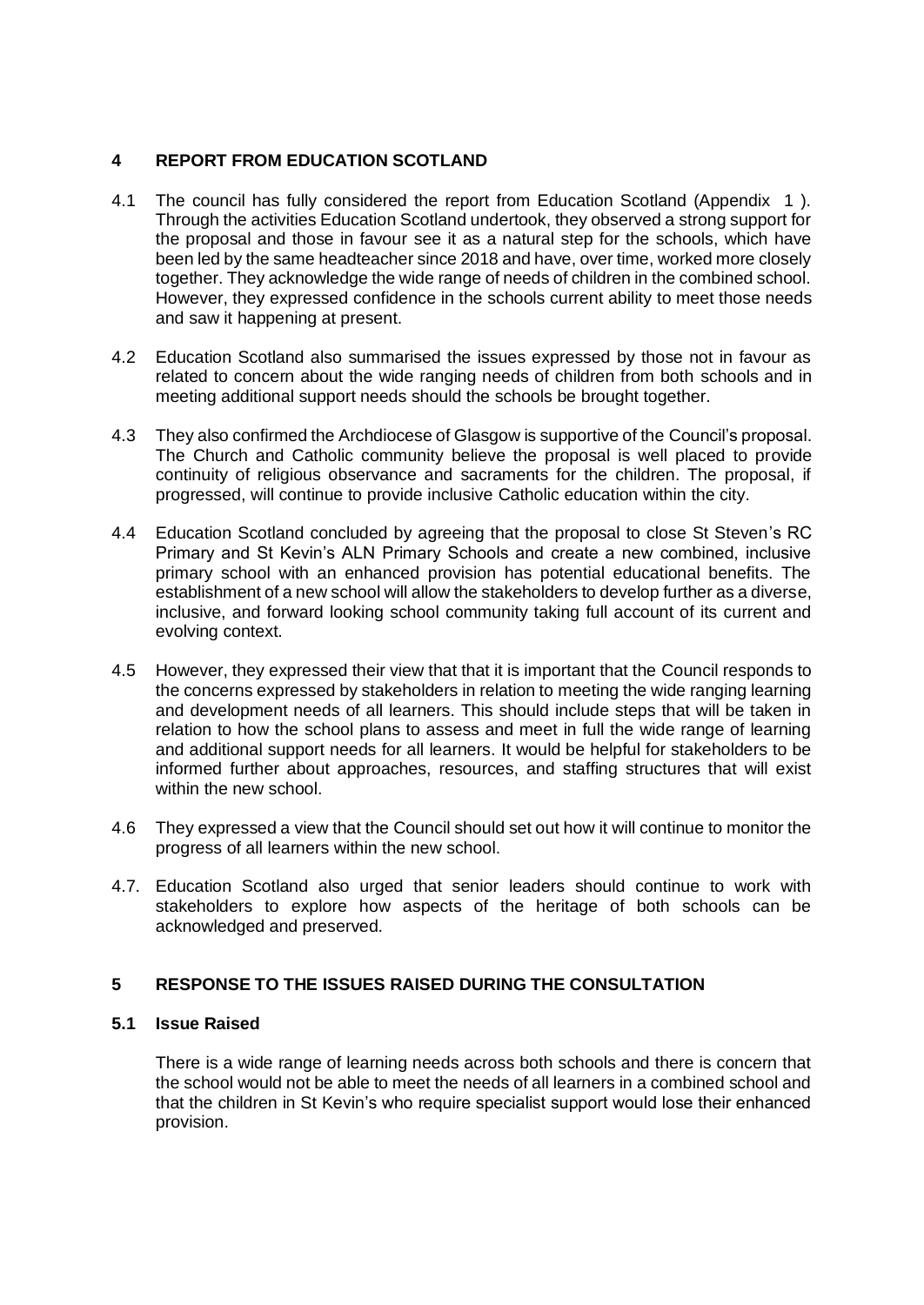### 5.2 **Response from Education**:

Education Services is fully committed to meeting the needs of all learners in the combined school. Education will continue to ensure that children who previously had specialist support provided within St. Kevin's will have the same level of support in the combined school.

- 5.3 The children currently work together in different contexts, as appropriate to the needs of learners. This will continue to be the approach and where required children will work either individually or in distinct groups according to their needs.
- 5.4 Staffing levels and resources which are currently in place for St. Kevin's young people will be maintained at the same level in the combined school. There will be no reduction in the level and quality of support provided to meet the needs of all young people in the school, whether in the mainstream or enhanced provision. This staffing and resources plan for the combined school will be shared with stakeholders as part of the process of combing the two schools.

### 5.5 **Issue:**

Both schools have been in existence and part of the local community for 40 years and to change this would be to remove the history of the schools and the local area.

### 5.6 **Education Services Response**

The Council is keenly aware of the heritage of both schools and senior leaders will work with all stakeholders and the local community to explore and design an approach to ensure that the heritage and traditions of both schools are acknowledged and preserved.

### 5.7 **Issue Raised**

Education Scotland raised the issue of the importance of the Council closely monitoring the progress of all children in the school.

### 5.8 **Education Services Response**

Council officers will work closely with the headteacher and senior leadership team in the school to monitor arrangements to assess and to meet the needs of all learners in the combined school. The Council is confident that all learner in the combined school will continue to make expected progress in their learning and to achieve their potential.

#### **6 SUMMARY**

6.1 The outcomes of the consultation confirm that there is support for the proposal. There is a shared view that there is potential educational benefit in the proposal and will allow the stakeholders to develop further as a diverse, inclusive, and forward-looking school community taking full account of its current and evolving context.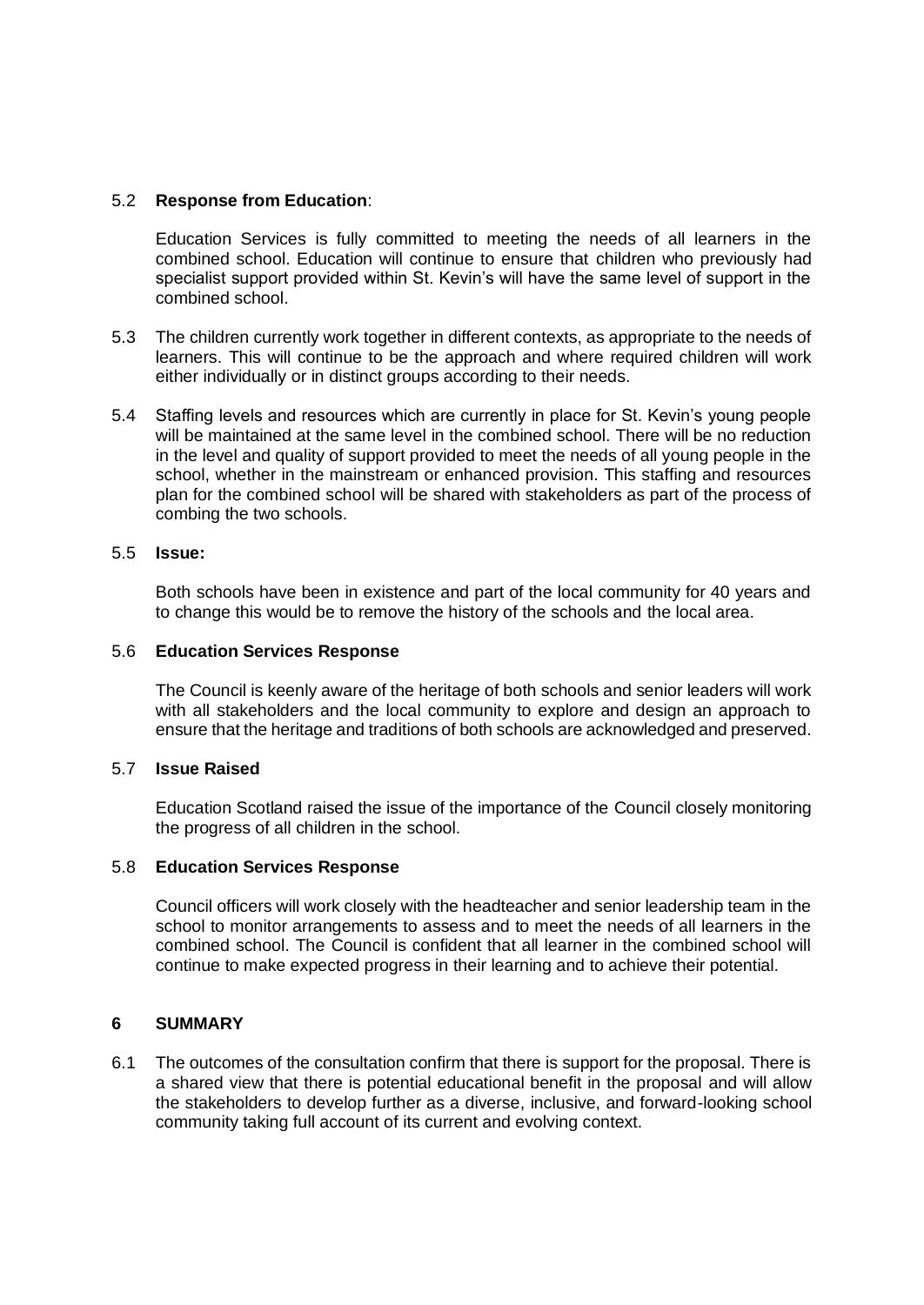- 6.2 Education Services now seek the agreement of the Council Administration Committee to progress with the process to combine the two schools and the new school to open in August 2022.
- 6.3 Education Services' monitoring procedures to ensure the progress of all children in the combined school are already in operation within the school.

## **7 SCOTTISH MINISTERS' CALL IN**

- 7.1 Should this proposal be approved by the City Administration Committee, there would be a 'call-in' period during which representations could be made to the Scottish Ministers.
- 7.2 The Schools (Consultation) (Scotland) Act 2010 states if the proposal is approved (i.e. to close schools) there is a three week period, which begins on the date the decision is made, for anyone to make representations to Scottish Ministers requesting the case to be called in. There is then a further five week period for Ministers to reach a decision on whether or not to call in the case. Once a decision has been reached, the local authority in question and each individual who had requested a call in will be notified of the decision.

## **8 EQUALITY STATEMENT**

- 8.1 An Equality Impact Assessment was undertaken as part of the consultation exercise to assess if the proposals discriminate against anyone on the basis of:
	- Age
	- **Gender**
	- **Religion**
	- Racial group
	- **Disability**
	- **Sexual Orientation**

The statement is in Appendix

# **9 Policy and Resource Implications**

# **Resource Implications:**

| Financial:   | The consultation has been carried out within<br>existing resources.                                  |
|--------------|------------------------------------------------------------------------------------------------------|
| Legal:       | Consultation was undertaken in accordance<br>with the Schools (Consultation) (Scotland) Act<br>2010. |
| Personnel:   | There will be no personnel issues as staffing<br>allocation will remain as it is presently.          |
| Procurement: |                                                                                                      |